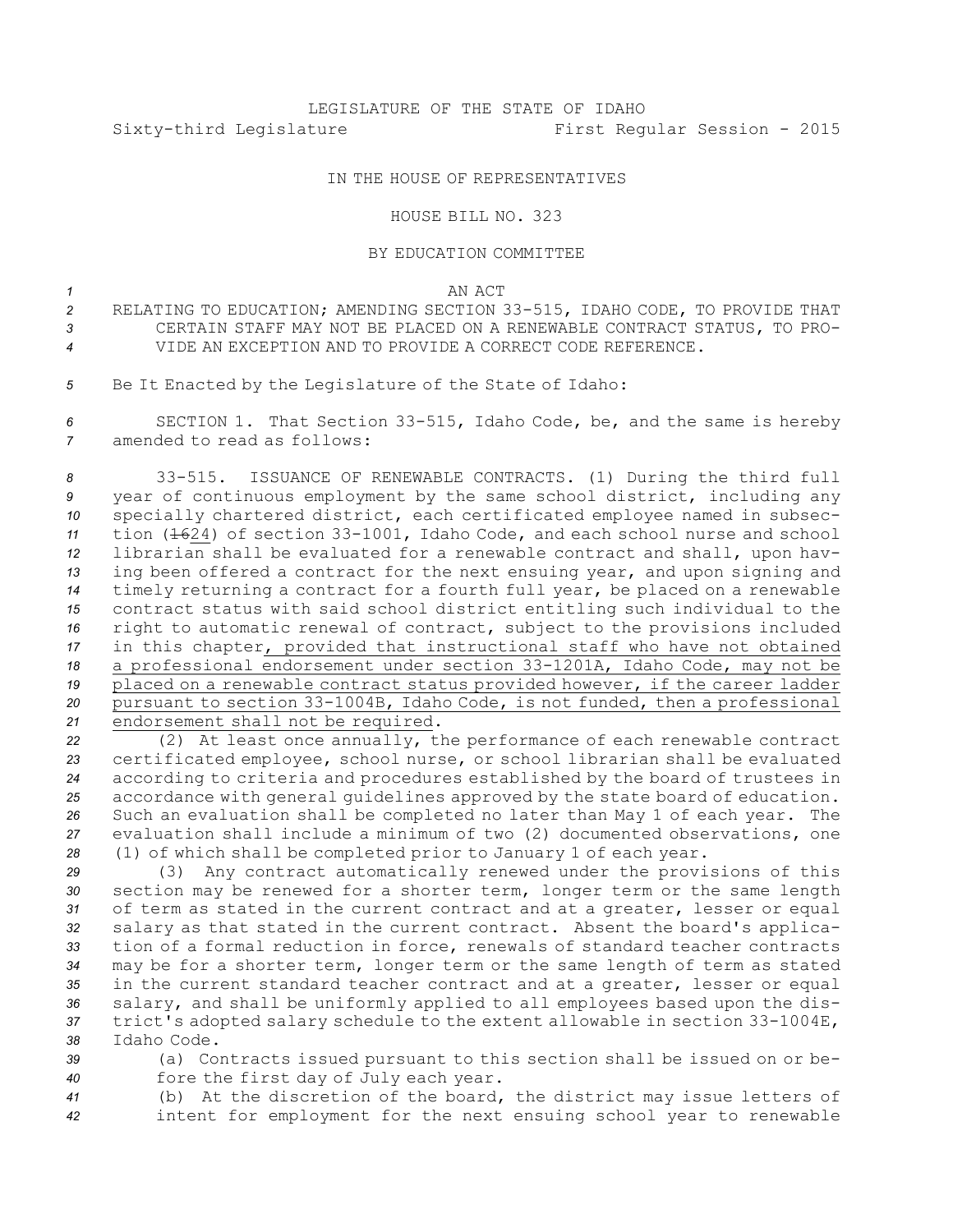*<sup>1</sup>* contract status employees during May of each school year. Such let-*<sup>2</sup>* ter of intent shall not state <sup>a</sup> specific duration of the contract or *<sup>3</sup>* salary/benefits term for the next ensuing school year.

 (c) Unless otherwise negotiated and ratified by both parties pursuant to sections 33-1271, et seq., Idaho Code, standard teacher renewals for terms shorter in length than that stated in the current standard con- tract of renewable certificated employees, should be considered and im- plemented only after the district has determined that the salary-based apportionment reimbursement that it estimates it will receive for the ensuing school year is less than the sum the district would otherwise be paying for salaries for certificated professional employees.

 (4) Nothing in this section shall prevent the board of trustees from of- fering <sup>a</sup> renewed contract increasing the salary of any certificated person, or from reassigning an administrative employee to <sup>a</sup> nonadministrative posi- tion with appropriate reduction of salary from the preexisting salary level. In the event the board of trustees reassigns an administrative employee to <sup>a</sup> nonadministrative position, the board shall give written notice to the em- ployee which contains <sup>a</sup> statement of the reasons for the reassignment. The employee, upon written request to the board, shall be entitled to an informal review of that decision. The process and procedure for the informal review shall be determined by the local board of trustees.

 (5) Before <sup>a</sup> board of trustees can determine not to renew for reasons of an unsatisfactory report of the performance of any certificated person whose contract would otherwise be automatically renewed, such person shall be en- titled to <sup>a</sup> reasonable period of probation. This period of probation shall be preceded by <sup>a</sup> written notice from the board of trustees with reasons for such probationary period and with provisions for adequate supervision and evaluation of the person's performance during the probationary period. Such period of probation shall not affect the person's renewable contract status. Consideration of probationary status for certificated personnel is consid- eration of the status of an employee within the meaning of section 67-2345, Idaho Code, and may be held in executive session. If the consideration re- sults in probationary status, the individual on probation shall not be named in the minutes of the meeting. <sup>A</sup> record of the decision shall be placed in the teacher's personnel file.

 (6) If the board of trustees takes action to immediately discharge or discharge upon termination of the current contract <sup>a</sup> certificated per- son whose contract would otherwise be automatically renewed, the action of the board shall be consistent with the procedures specified in section 33-513(5), Idaho Code, and furthermore, the board shall notify the employee in writing whether there is just and reasonable cause not to renew the con- tract or to reduce the salary of the affected employee, and if so, what reasons it relied upon in that determination.

 (7) If the board of trustees takes action after the declaration of <sup>a</sup> fi- nancial emergency pursuant to section 33-522, Idaho Code, and such action is directed at more than one (1) certificated employee, and if mutually agreed to by both parties, <sup>a</sup> single informal review shall be conducted. Without mutual consent of both parties, the board of trustees shall use the follow-ing procedure to conduct <sup>a</sup> single due process hearing within sixty-seven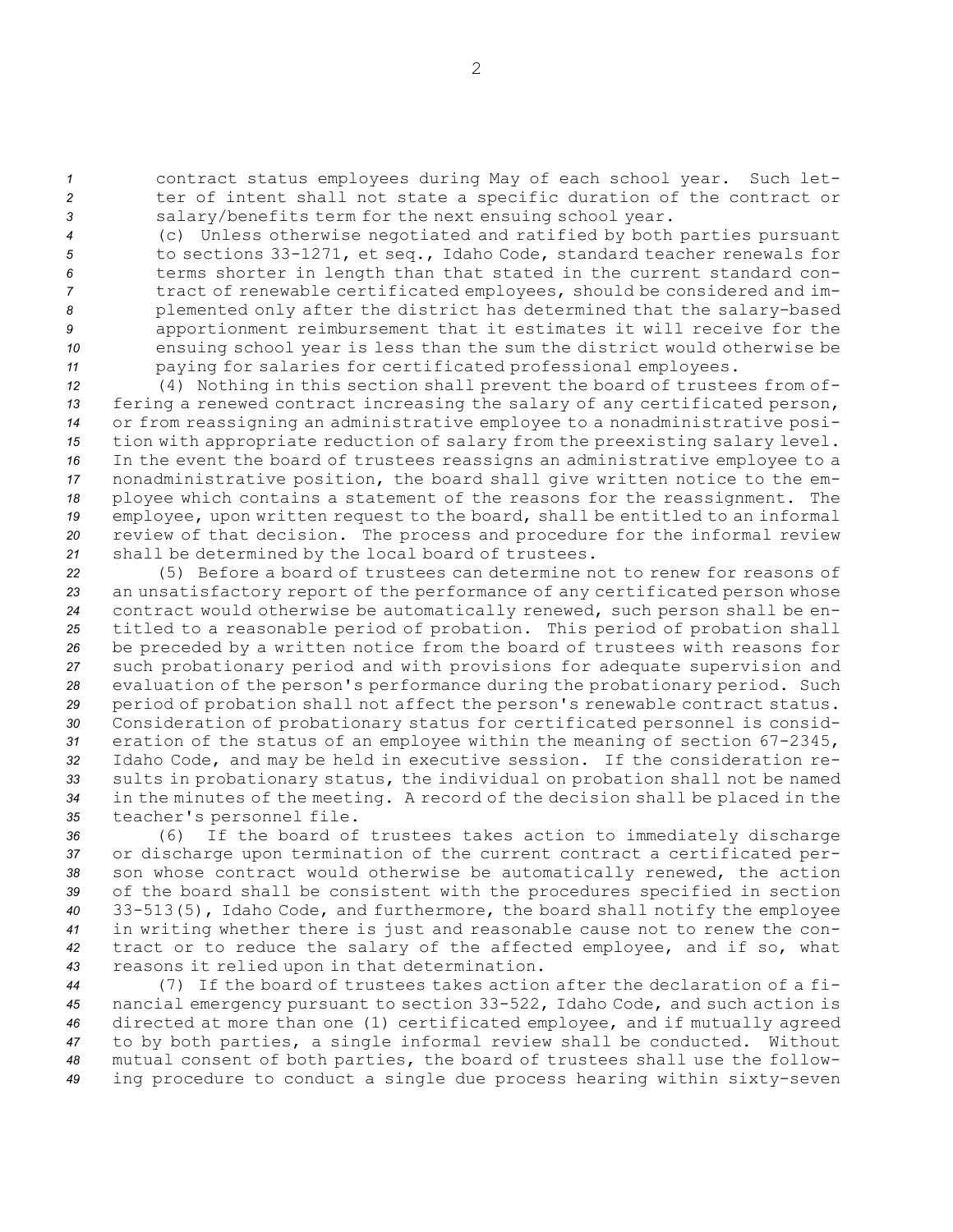*<sup>1</sup>* (67) days of the declaration of financial emergency pursuant to section *<sup>2</sup>* 33-522(2), Idaho Code, or on or before June 22, whichever shall occur first: *<sup>3</sup>* (a) The superintendent or any other duly authorized administrative of-

- *<sup>4</sup>* ficer of the school district may recommend the change in the length of *<sup>5</sup>* the term stated in the current contract or reduce the salary of any cer-*<sup>6</sup>* tificated employee by filing with the board of trustees written notice *<sup>7</sup>* specifying the purported reasons for such changes.
- *<sup>8</sup>* (b) Upon receipt of such notice, the board of trustees, acting through *<sup>9</sup>* its duly authorized administrative official, shall give the affected *<sup>10</sup>* employees written notice of the reductions and the recommendation of *<sup>11</sup>* the change in the length of the term stated in the current contract or *<sup>12</sup>* the reduction of salary, along with written notice of <sup>a</sup> hearing be-*<sup>13</sup>* fore the board of trustees prior to any determination by the board of *14* trustees.
- *<sup>15</sup>* (c) The hearing shall be scheduled to take place not less than six (6) *<sup>16</sup>* days nor more than fourteen (14) days after receipt of the notice by the *<sup>17</sup>* employees. The date provided for the hearing may be changed by mutual *18* consent.
- *<sup>19</sup>* (d) The hearing shall be open to the public.
- *<sup>20</sup>* (e) All testimony at the hearing shall be given under oath or affirma-*<sup>21</sup>* tion. Any member of the board, or the clerk of the board of trustees, may *<sup>22</sup>* administer oaths to witnesses or affirmations by witnesses.
- *<sup>23</sup>* (f) The employees may be represented by legal counsel and/or by <sup>a</sup> repre-*24* sentative of <sup>a</sup> local or state education association.
- *<sup>25</sup>* (g) The chairman of the board of trustees or the designee of the chair-*<sup>26</sup>* man shall conduct the hearing.
- *<sup>27</sup>* (h) The board of trustees shall cause an electronic record of the hear-*<sup>28</sup>* ing to be made or shall employ <sup>a</sup> competent reporter to take stenographic *<sup>29</sup>* or stenotype notes of all the testimony at the hearing. <sup>A</sup> transcript of *<sup>30</sup>* the hearing shall be provided at cost by the board of trustees upon re-*<sup>31</sup>* quest of the employee.
- *<sup>32</sup>* (i) At the hearing, the superintendent or other duly authorized admin-*<sup>33</sup>* istrative officer shall present evidence to substantiate the reduction *34* contained in such notice.
- *<sup>35</sup>* (j) The employees may produce evidence to refute the reduction. Any *<sup>36</sup>* witness presented by the superintendent or by the employees shall be *<sup>37</sup>* subject to cross-examination. The board of trustees may also examine *<sup>38</sup>* witnesses and be represented by counsel.
- *<sup>39</sup>* (k) The affected employees may file written briefs and arguments with *<sup>40</sup>* the board of trustees within three (3) days after the close of the hear-*<sup>41</sup>* ing or such other time as may be agreed upon by the affected employees *42* and the board of trustees.
- *<sup>43</sup>* (l) Within seven (7) days following the close of the hearing, the board *<sup>44</sup>* of trustees shall determine and, acting through its duly authorized ad-*<sup>45</sup>* ministrative official, shall notify the employees in writing whether *<sup>46</sup>* the evidence presented at the hearing established the need for the ac-*47* tion taken.
- *<sup>48</sup>* The due process hearing pursuant to this subsection shall not be required if *<sup>49</sup>* the board of trustees and the local education association reach an agreement *<sup>50</sup>* on issues agreed upon pursuant to section 33-522(3), Idaho Code.